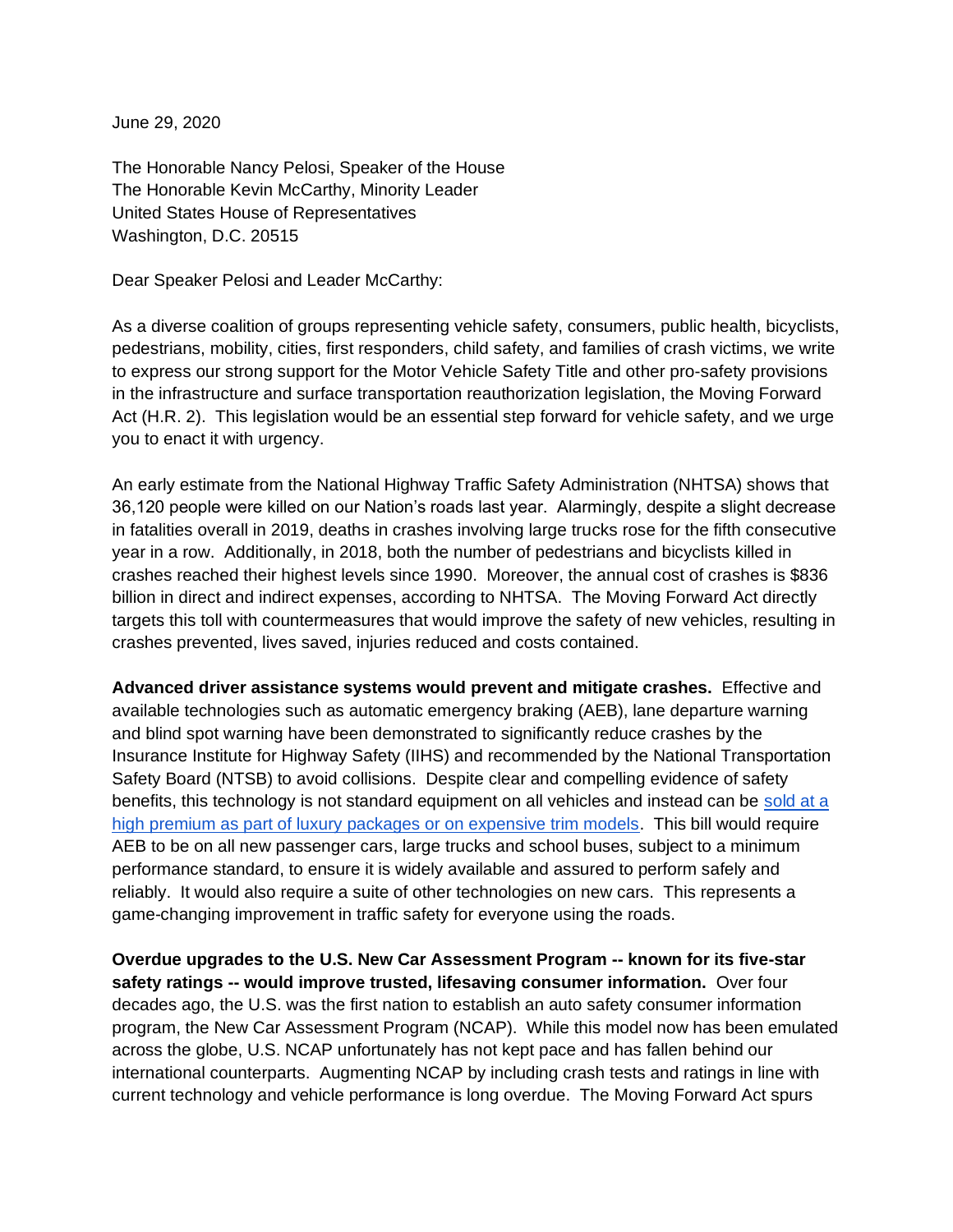this much-needed action by directing NHTSA to incorporate crash avoidance technologies, crashworthiness features and vulnerable road user safety, among other issues. The bill also requires NHTSA to continuously update NCAP, with the goal of ensuring that it does not again fall behind like it has in recent years. These changes would ensure U.S. NCAP is restored to its original significance, influencing automakers and helping consumers as they make a decision when buying a car.

## **Technology would be a catalyst for potentially eliminating drunk driving crashes.**

Alcohol-impaired driving remains a leading killer on America's roads, with nearly one-third of all crash fatalities attributed to drunk driving. Equipping vehicles with technology that can identify impairment may be the long-awaited key to preventing this scourge. Through monitoring of operational cues or advanced sensors that can detect the presence of alcohol, vehicles could soon be able to provide alerts or even prevent or shut down driving if necessary. This revolutionary development could save thousands of lives each year.

**Detection and alert systems would be an important safeguard to protect children from preventable "hot car" deaths.** In 2019, at least 53 children tragically died in vehicular heatstroke incidents after being unknowingly left in a car or entering one on their own. This devastating toll could be prevented by the installation of technology that is available and affordable to detect the presence of an occupant and issue a warning that attracts attention. Despite years of public education efforts aimed at stopping heatstroke deaths, the number of children dying in hot cars has reached all-time highs in recent years. This bill would take the vital step of directing automakers to equip all new cars with lifesaving technology to save precious lives.

**Unique risks of cars with keyless ignition systems would be addressed.** Keyless ignition systems, or push-button starts, have become a much more common feature in new vehicles. In fact, according to Edmunds, nearly two-thirds of vehicles sold in 2018 had a keyless ignition as standard equipment. While these systems offer a level of convenience, they also come with risks of carbon monoxide poisoning and vehicle rollaway. The Moving Forward Act would address these hazards by requiring the U.S. Department of Transportation (DOT) to issue a safety standard for keyless ignition systems.

**Loopholes in limousine safety that can lead to catastrophic crashes would be closed.**  While rides in limousines are commonly associated with some of the most wonderful, memorable events in one's life, due to inadequate safety standards and rules, a crash involving a limo can turn somebody's happiest day into their worst nightmare. By directing the U.S. DOT to take action upgrading the safety of limousine design and operations, the Moving Forward Act would give limo occupants an enhanced level of safety and help prevent unthinkable tragedies.

**Equipping school buses with seat belts and other essential systems would make kids safer as they travel to and from school.** The NTSB has made a number of recommendations for school bus safety following investigations of horrific school bus crashes. The Moving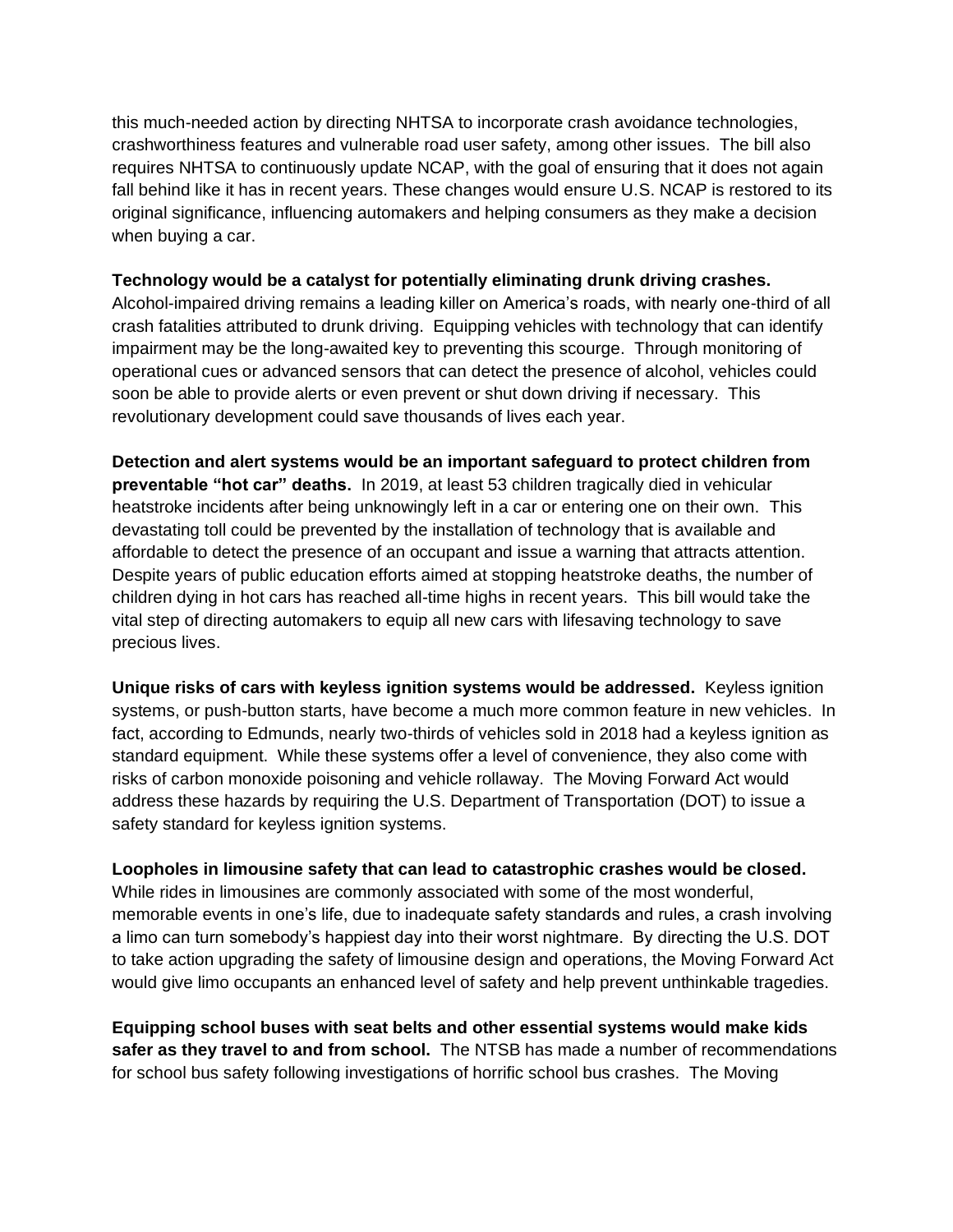Forward Act turns these findings into policy on school bus upgrades including seat belts, automatic emergency braking, electronic stability control, and fire prevention and mitigation.

**Violent crashes involving truck underride would be prevented with adequate guards.** The Moving Forward Act spurs progress on a long-overdue update to the standard for rear underride guards on trucks and initiates research to study the addition of side guards. This considerable advance would help stop cars from traveling under the rear or side of a truck's trailer and allow safety systems on passenger vehicles, including air bags and seat belts, to work as intended to properly protect the car's occupants – saving lives and preventing injuries.

**Deficient legislation on autonomous vehicles (AVs) should not be tacked onto the Moving Forward Act.** Driverless cars, or AVs, hold tremendous potential for reducing traffic crashes, fatalities and injuries, and increasing mobility if they are developed and deployed in a way that prioritizes safety, equity, access and sustainability. AV legislation, which will likely set policy on this issue for decades to come, must incorporate recommendations from the NTSB based on its crash investigations of vehicles with autonomous capabilities as well as include commonsense safeguards and minimum performance standards. We commend the sponsors of the bill for rejecting attempts to include AV legislation failing to address those policy challenges to our Nation's transportation system in the Moving Forward Act. We look forward to continuing to work with Congress on AV legislation that promotes innovation and mitigates known and foreseeable negative impacts.

The Moving Forward Act adds to a long and successful history of surface transportation reauthorization bills with a strong safety title. The advancements outlined above -- as well as a number of others including measures to prevent tired truckers, keep unsafe motor carriers off the road, and better protect pedestrians, bicyclists and other vulnerable road users -- would substantially move the needle in the right direction on safety. We urge you to support these provisions, and to reject any amendments that would strike them or otherwise weaken the safety upgrades in the bill or existing safety laws.

By passing this legislation, the U.S. House of Representatives would be demonstrating remarkable leadership in bringing about meaningful reductions in crash deaths and injuries. We are very grateful for the work of Energy and Commerce Committee Chairman Frank Pallone, Jr. (D-NJ) and Consumer Protection and Commerce Subcommittee Chair Jan Schakowsky (D-IL), as well as Transportation and Infrastructure Committee Chairman Peter DeFazio (D-OR) and Highways and Transit Subcommittee Chair Eleanor Holmes Norton (D-DC), along with the sponsors of the many standalone bills that inspired the provisions contained in the Moving Forward Act. We urge you to support the bill's passage and enact it swiftly.

Sincerely,

Advocates for Highway and Auto Safety American Public Health Association AnnaLeah & Mary for Truck Safety